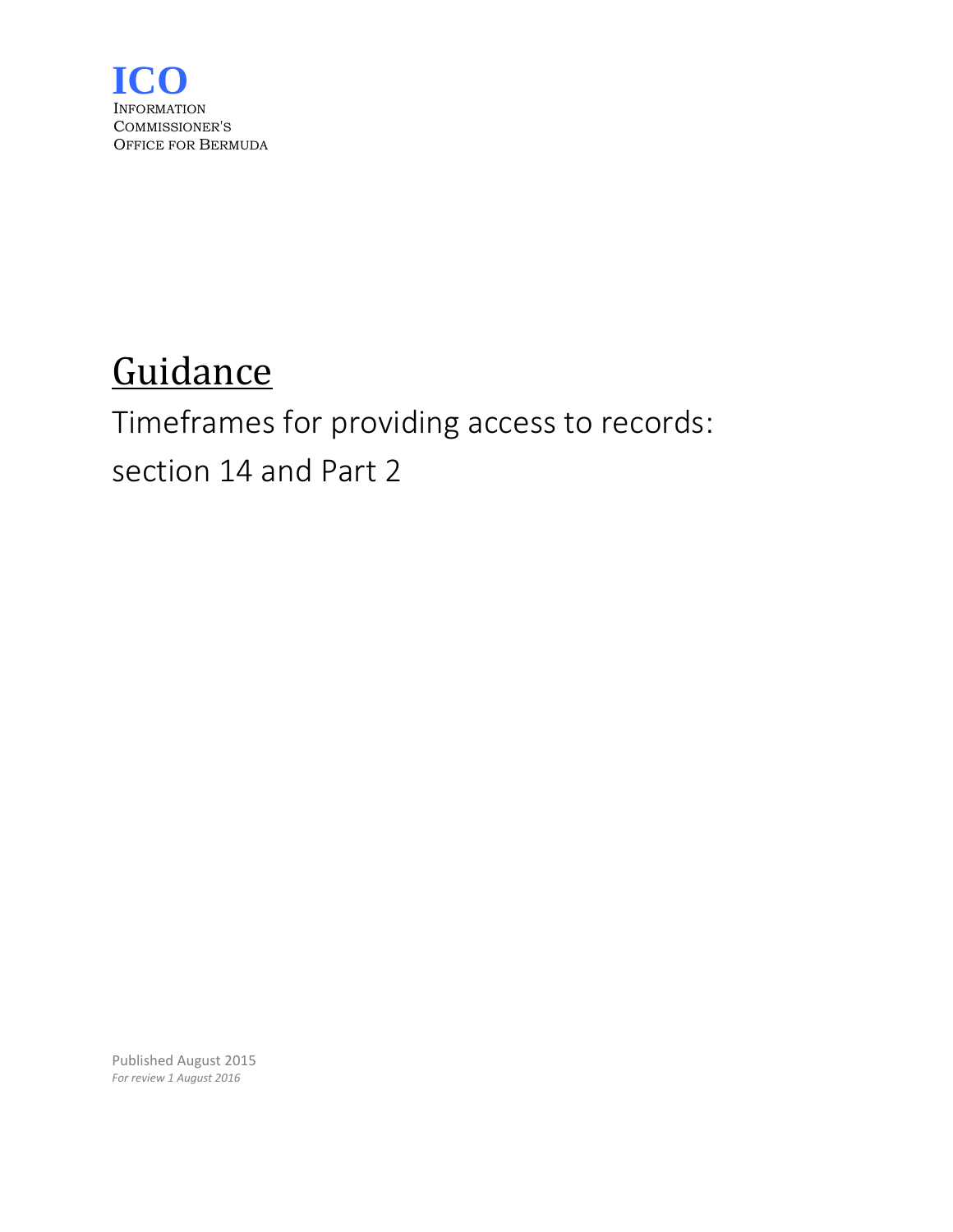# Table of Contents

| Part of the record becomes routinely available while the PATI request is pending  12 |
|--------------------------------------------------------------------------------------|
|                                                                                      |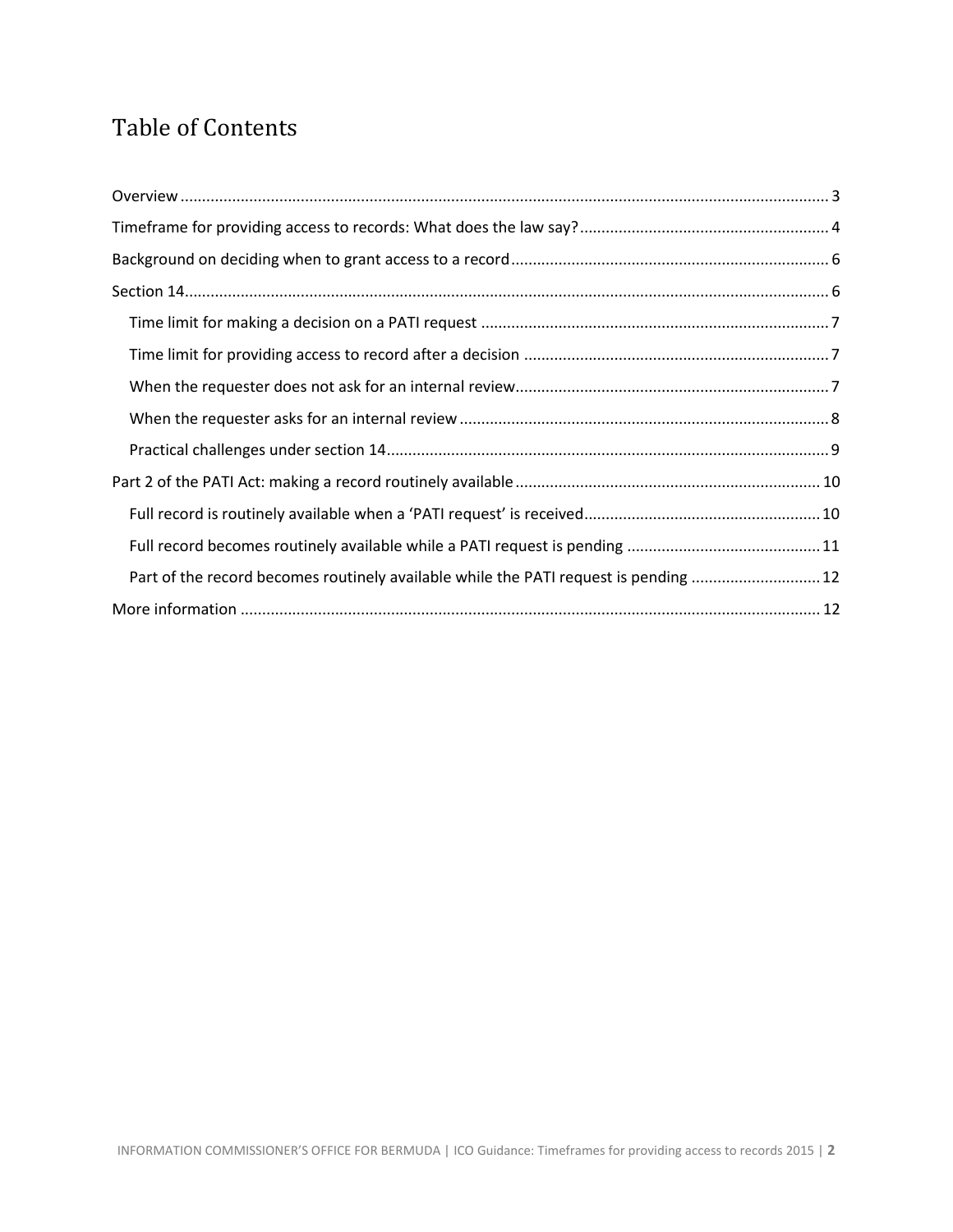## <span id="page-2-0"></span>Overview

- 1. This is part of a series of Guidances issued by the Information Commissioner's Office (ICO), which provide details on specific areas of the Public Access to Information (PATI) Act 2010. The Guidances aim to help public authorities fully understand their obligations under the PATI Act and to promote good practice.
- 2. The ICO Guidances provide our *general* recommended approach on the application of the relevant PATI Act provisions and the matters we will take into account when exercising functions and powers under the PATI Act.
- 3. Please remember that all requests for records under the PATI Act must be considered on a case-by-case basis. Similarly, the Information Commissioner's decisions on applications for review are based on the specific circumstances and merits of each application.
- 4. The ICO will revise our Guidances on an annual basis, or sooner if needed, when the Information Commissioner and the Courts issue new decisions and when new legislative changes take effect.
- 5. This particular Guidance explains the timing options for a public authority once it has decided that a record can be made public. The Guidance outlines the applicable law and background—and gives practical advice and encouragement—for how public authorities should determine the timing of granting access to records in individual PATI requests.
- 6. Specifically, this Guidance discusses how to apply the deadlines in section 14 for PATI requests for records. It also talks about when a public authority may wish to, and can appropriately, make a record routinely available, consistent with section 2 and Part 2, before the expiration of the deadlines contained in section 14.
- 7. Please note that this Guidance does not consider time periods for requests involving a notice to third parties (s.39) or requests to amend a record of personal information (s.19). These provisions have specific timeframes, and will be discussed in separate ICO Guidances.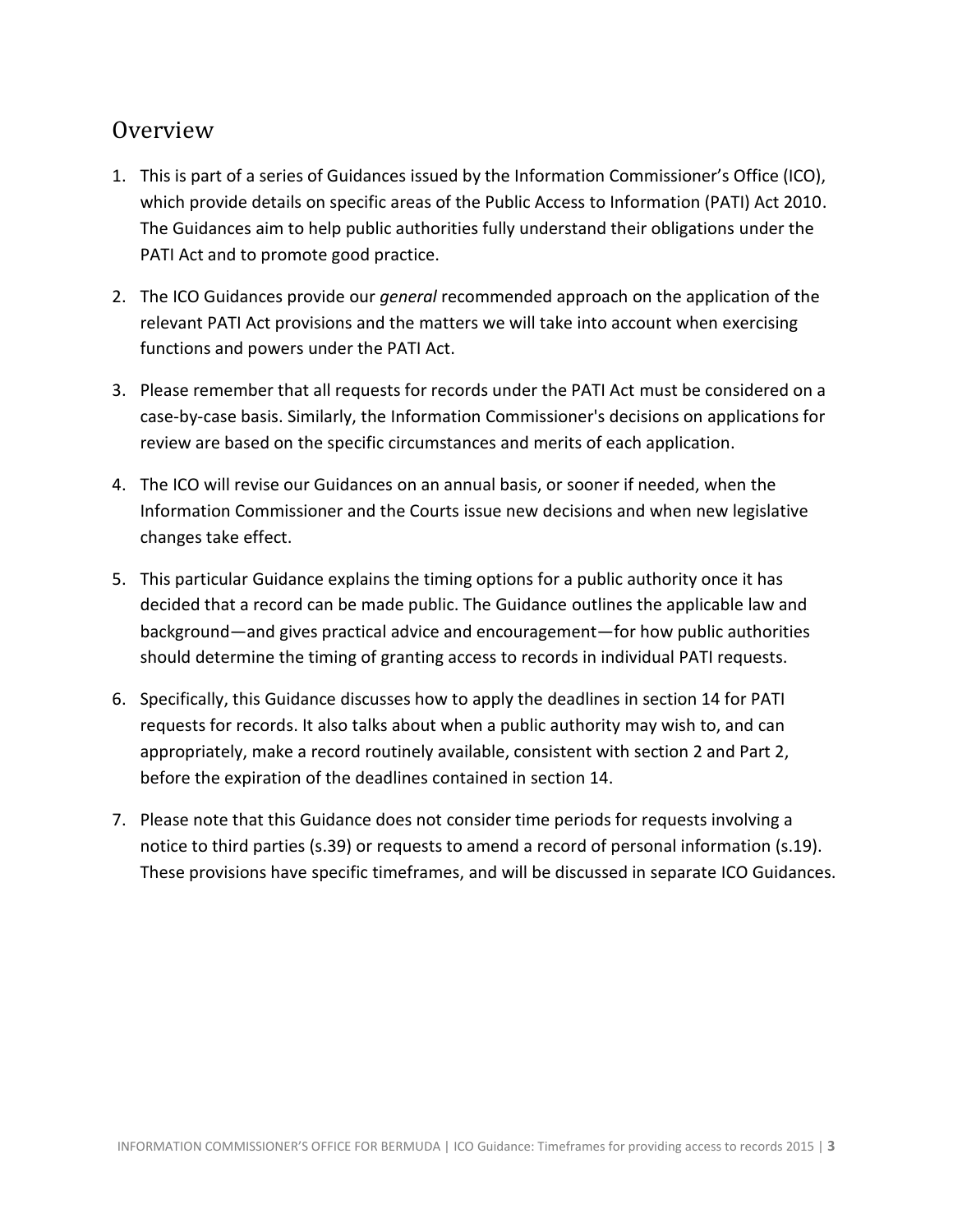# <span id="page-3-0"></span>Timeframe for providing access to records: What does the law say?

8. The overarching purpose of the PATI Act is set out in section 2 (emphasis added):

### **Purpose** 2 The purpose of this Act is to— (a) give the public the right to obtain access to information held by public authorities **to the greatest extent possible**, subject to exceptions that are in the public interest or for the protection of the rights of others; (b) increase transparency, and **eliminate unnecessary secrecy**, with regard to information held by public authorities; [and] \* \* \* (e) have more information placed in the public domain **as a matter of routine**.

9. Part 2, particularly in sections 6 and 10, emphasises the need to make information routinely available to the public—both information Part 2 requires to be published and information it encourages to be published—to reduce the need to rely on the PATI Act. Section 6 states (emphasis added):

# **Provision of other information**

6 (1) A public authority shall provide information to the general public about information it holds, on an annual basis, by—

- (a) print media;
- (b) radio media;

provided under this Part. The Part of the Part of the Part of the Part of the Part.

- (c) television media; or
- (d) online web-page,

and on how to access information held by the public authority, **to enable the public to have minimum need to resort to this Act for obtaining information held by a public authority**.

10. Section 10 mandates the Information Commissioner to encourage public authorities to make information routinely available that is of relevance or interest to the general public:

**Role of Commissioner generally under [Part 2 Provision of Information by Public Authorities]** 

10 The Commissioner shall foster and encourage the publication by public authorities of information of relevance or interest to the general public in relation to the activities and functions of the authority generally, in addition to the information that is required to be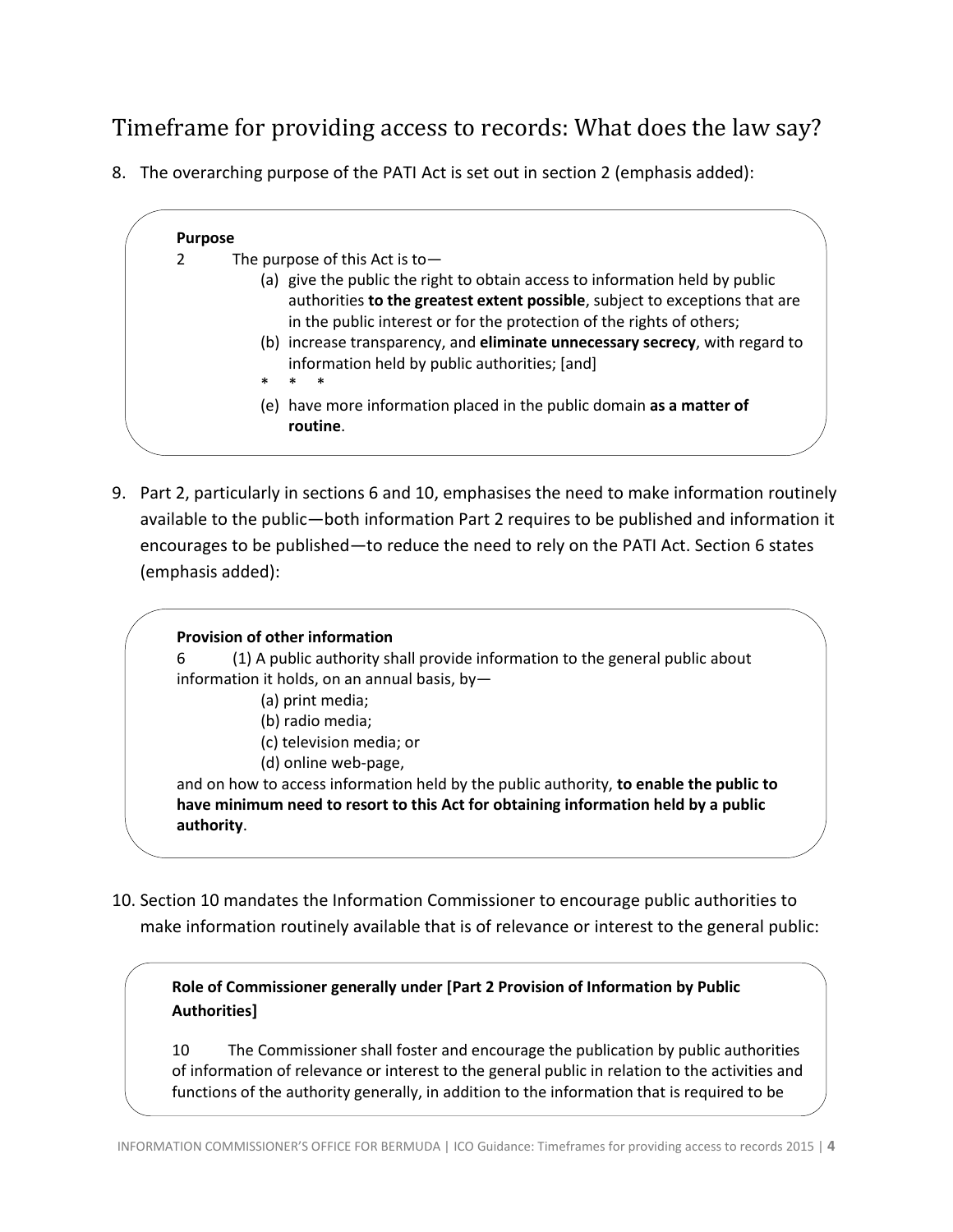11. Section 12 of the Act defines the substantive right of Bermudians and residents of Bermuda to have access to records held by public authorities and requires all public authorities to respond to requests completely, accurately and in a timely manner. Section 12 states (emphasis added):

#### **Access to records**

12 (1) Subject to this Act, every person who is a Bermudian or a resident of Bermuda has a right to and shall, on request, be given access to any record that is held by a public authority, other than an exempt record.

(2) Public authorities shall make every reasonable effort to—

\* \* \* (b) **respond** to requests **completely, accurately and in a timely manner**.

12. Section 14 establishes a deadline by which public authorities must provide access to a record:

#### **Decision on request**

14 \* \* \*

(3) Subject to subsection (4), where the decision is to grant a request, the public authority concerned shall provide access to the record concerned in accordance with section 17 as soon as possible after the date when the period under section 42 for applying for a review of the decision has expired without an application having been made [*currently calculated as six (6) weeks from notification of the decision or from date the public authority was required, but failed, to take action*].

(4) Where an application has been made under section 41 for [an internal] review of a decision to grant a request, the public authority concerned shall provide access to the record concerned in accordance section 17 [Manner of access to records] as soon as possible after—

- (a) the date when the period under section 45 for applying for a review [by the Information Commissioner] of a decision made [on an application for an internal review] under Section 43 has expired without an application having been made [*currently calculated as six (6) weeks from notification of the decision or from date the head of the public authority was required, but failed, to make a decision*]; or
- (b) if an application under section 45 has been made [for a review by the Information Commissioner], the date when a review under Part 6 in respect of a decision made under section 43 has been completed [*currently not set in the PATI Act*].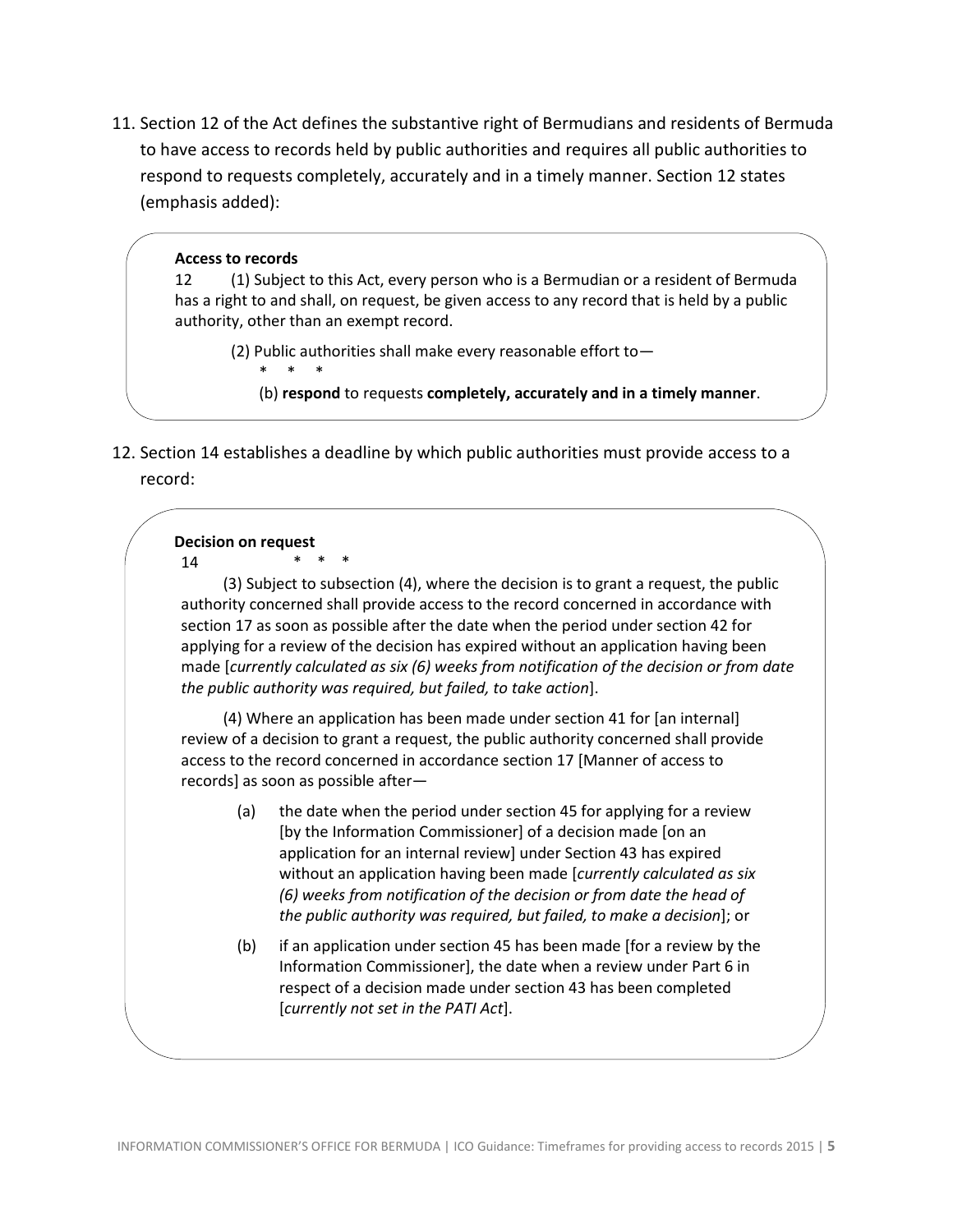13. Finally, the PATI Regulations 2014 speak of providing access to a requested record 'as soon as practicable' no later than six weeks from the date the request is received, unless time is extended. Although the Regulations were made more recently, regulation 4 is inconsistent with section 14 of the Act so the Act prevails.

#### **Provision of Access**

4 A record shall be provided to the applicant **as soon as practicable**—

(a) not later than six weeks from the date the request is received by a public authority; or

(b)where an additional six weeks extension has been granted in accordance with section 15(1) of the Act, not later than six weeks from the date the extension is granted by a public authority.

14. Taken together, both Part 2 and Part 3 of the PATI Act inform a public authority's decision about time periods when dealing with a PATI request. A public authority should not apply the deadlines under section 14 in Part 3 without *also* considering other obligations under the PATI Act.

## <span id="page-5-0"></span>Background on deciding when to grant access to a record

- 15. At any time when a public authority decides that the public can have access to a record, Parts 2 and 3 of the PATI Act offer a range of options about when to provide access to that record.
- 16. Section 14 sets an outer limit, or deadline, for how long a public authority can take to give access to the record. Part 2 offers an option of making records publicly available sooner.
- 17. With each PATI request, a public authority should consider these options and decide—on the basis of its obligations under the PATI Act, its own governing legislation or regulations, its customer relations, and the circumstances of the individual record—what would be the most appropriate time to make the record available.
- 18. The purposes of the PATI Act should encourage public authorities to look at their options and to take the most effective approach to providing the public with access to public records under the circumstances in individual situations.

### <span id="page-5-1"></span>Section 14

19. It is helpful to view the times under section 14 as outer *deadlines*—i.e., the longest time the public authority can properly take to act under the PATI Act, without an extension and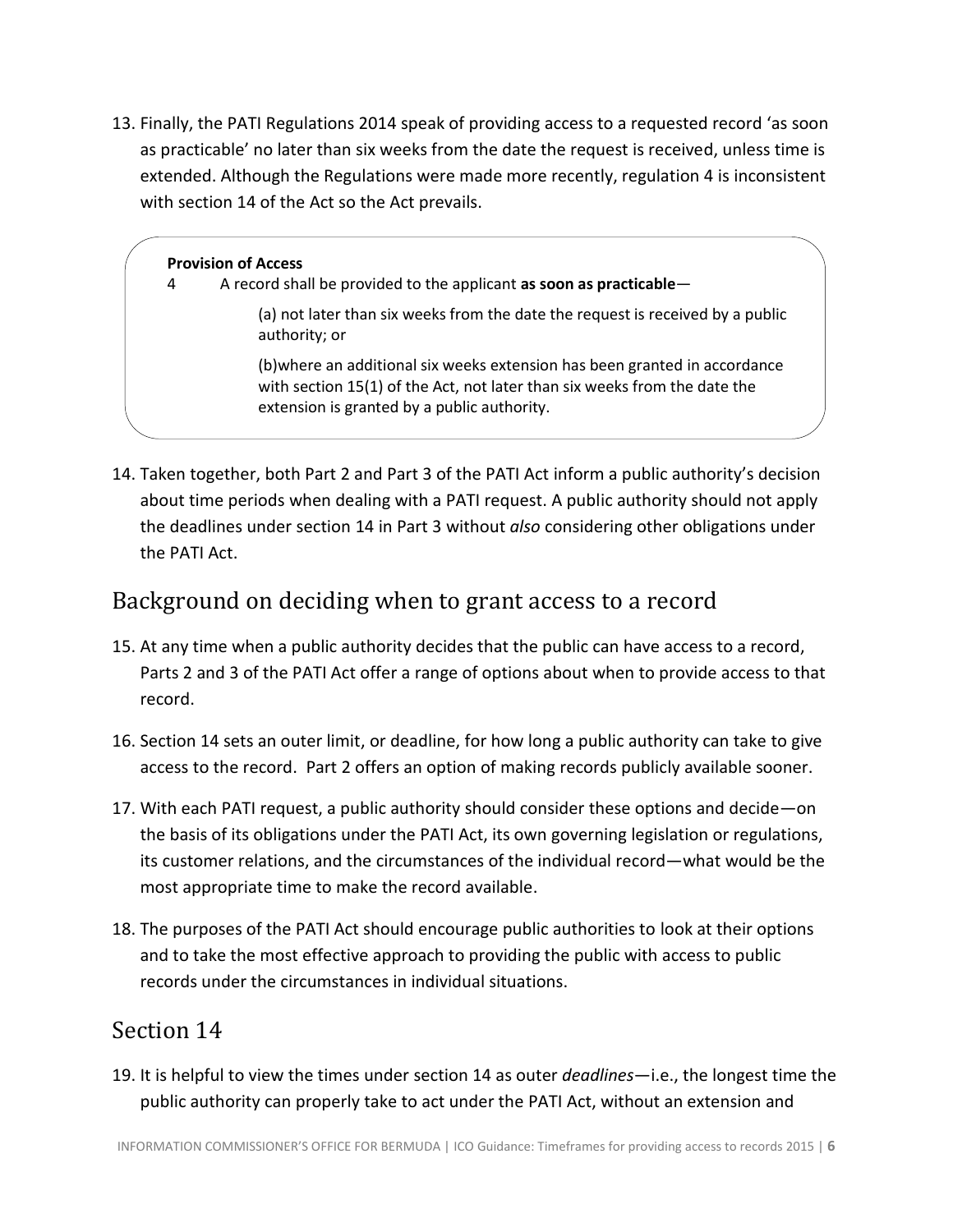without risking an adverse decision by the Information Commissioner on review. This applies for the time limit both (a) for making a decision on a PATI request and (b) for providing access to a record after a decision.

#### <span id="page-6-0"></span>**Time limit for making a decision on a PATI request**

- 20. Section 14(1) requires the public authority, through its Information Officer, to make its initial decision on a PATI request and notify the requester within six weeks—so no later than six weeks—of receipt (or deemed receipt) of the request. This is the longest period of time the public authority can take for making a decision and for notifying the requester, unless time is extended under section 15. A public authority always has the choice of acting sooner.
- 21. In practice, public authorities should aim for prompt decisions on requests and the Information Commissioner encourages this. Section 12(2)(b) requires public authorities to make every reasonable effort to respond to requests completely, accurately, and in a timely manner.

#### <span id="page-6-1"></span>**Time limit for providing access to record after a decision**

22. Once the public authority decides to give access to a record, it can potentially take a further six weeks or longer for the requester to get access under section 14. Section 14 sets time limits in two situations: 14(3) applies when the requester *does not* ask for an internal review and 14(4) applies when the requesters *does* ask for an internal review.

## <span id="page-6-2"></span>**When the requester does not ask for an internal review**

23. Under section 14(3), the public authority must give access to the record as soon as possible after the time for asking for an internal review has passed, without the requester asking for a review. Currently, this period is six weeks from the notification of the decision.



An **internal review** is a process conducted by the head of an authority, who is required to consider with 'fresh eyes' any decision (or failure to act) by the public authority on the request. The head of the authority then issues a new decision.

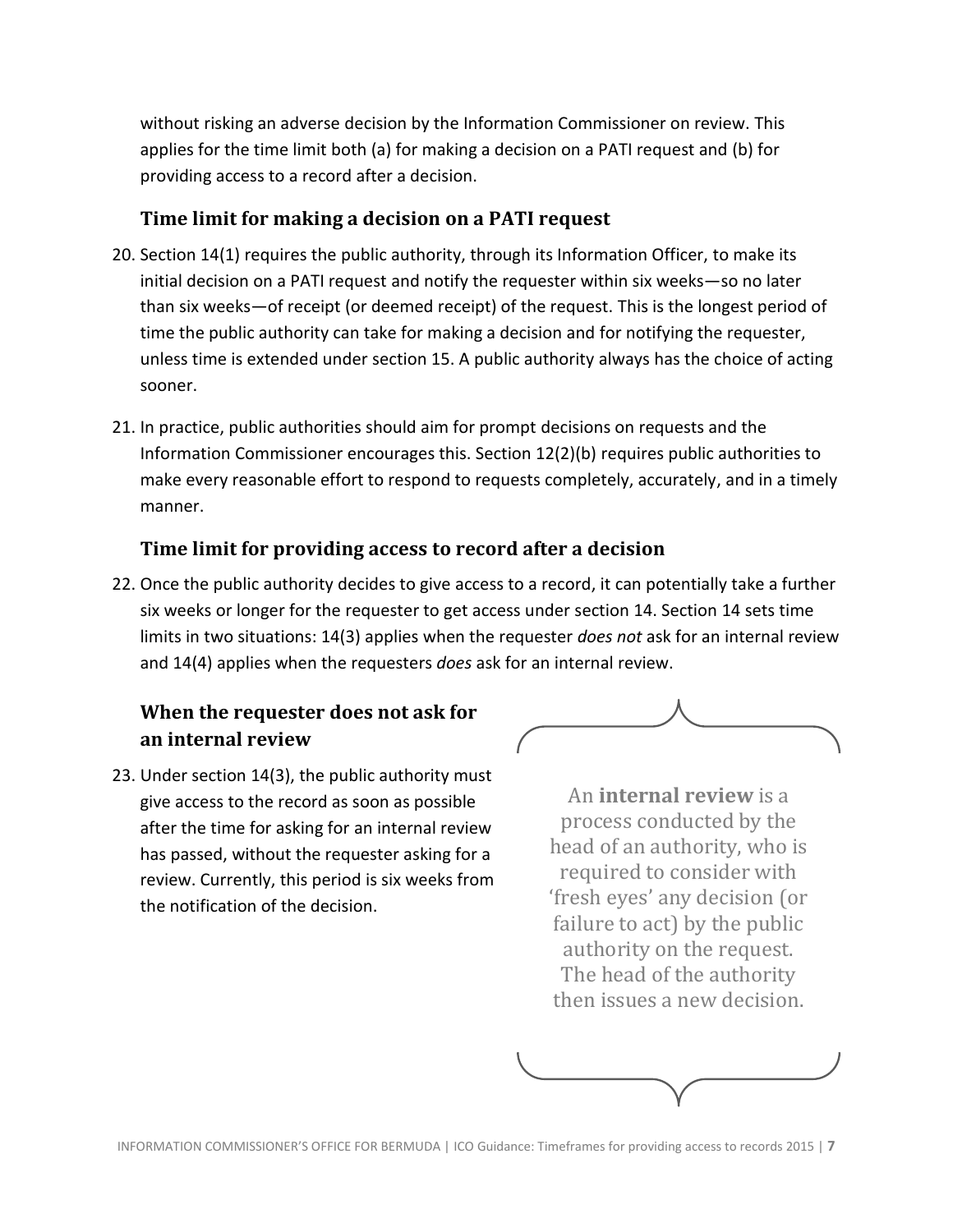24. For example, this would mean that when the requester does not ask for an internal review, the *maximum* times for access (without an extension under section 15) could be:

| Maximum time before access under s. 14(3) | 12 weeks (84 days) |
|-------------------------------------------|--------------------|
|                                           |                    |

- 25. When applying section 14(3), the public authority should offer to complete all of the logistics for access before the deadline.
- 26. For example, section 14(1)(b) requires the public authority's decision to explain any fees payable for access to the record. As long as the requester pays the fees, the public authority should also go ahead and prepare the record in the requested format before the deadline. If the public authority needs to provide access in a different format, it should arrange this with the requester ahead of the deadline.

### <span id="page-7-0"></span>**When the requester asks for an internal review**

- 27. Under section 14(4), when the requester asks for an internal review by the head of the authority, the public authority must provide access as soon as possible after the time period has passed for seeking an independent review by the Information Commissioner of the head of the authority's decision, without the requester asking for the Information Commissioner's review. Currently, the head of the authority has up to six weeks to make a decision and then the time for the requester to ask for a review by the Information Commissioner adds an *additional* six weeks on top of this.
- 28. For example, this would mean that when the requester asks for an internal review but not for a review by the Information Commissioner, the *maximum* times for access (without an extension under section 15) could be:

Time for the Information Officer's decision 6 weeks (42 days) Time for requester to apply for internal review 6 weeks (42 days) Time for head of authority to make decision 6 weeks (42 days) Time for requester to apply for IC review 6 weeks (42 days)

**Maximum time before access under s. 14(4)(a) 24 weeks (168 days)**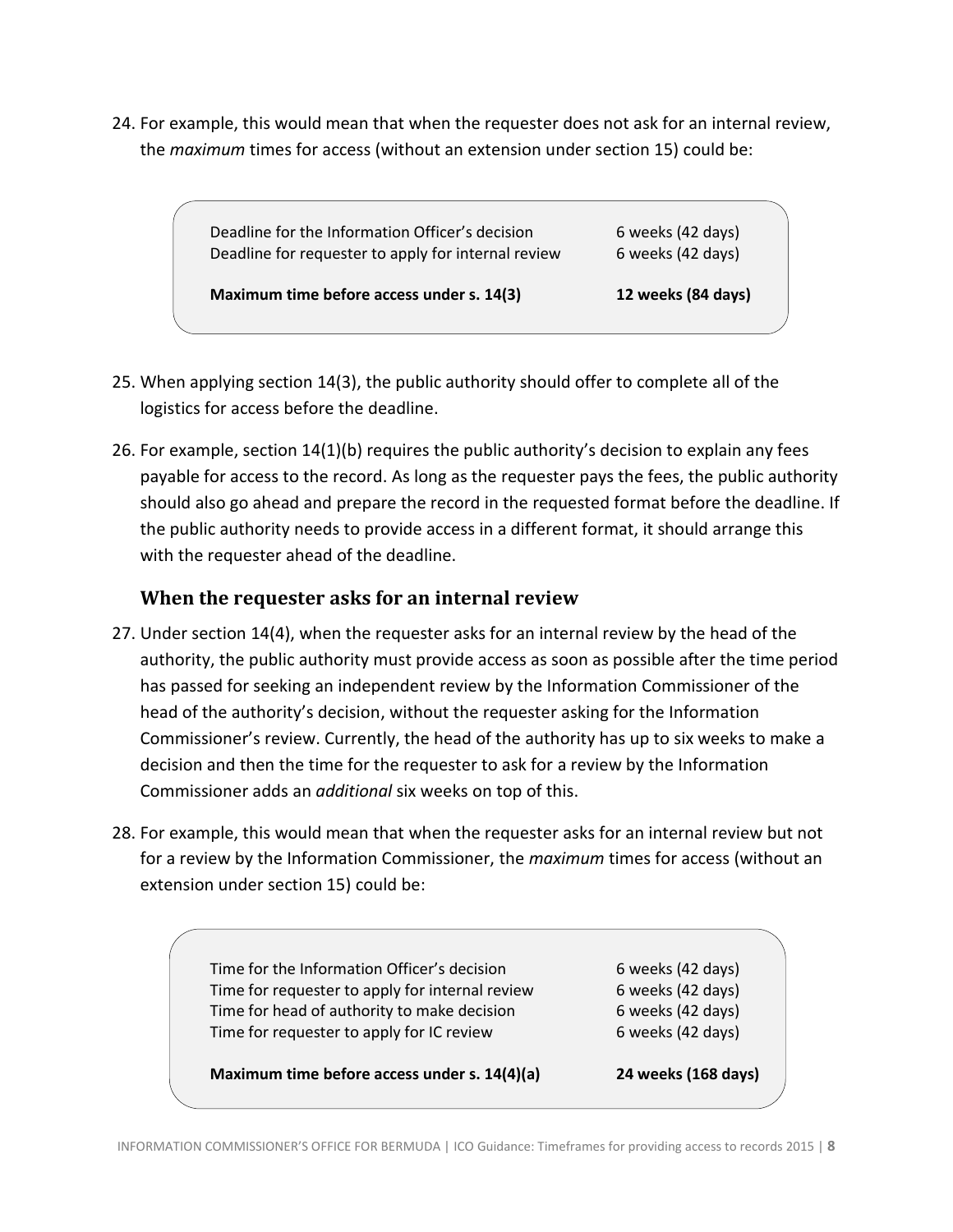29. Or, if the requester asks for a review by the Information Commissioner and no early resolution is possible to settle the application, access shall be provided after the date of the Information Commissioner's decision. The PATI Act does not set a deadline for decision by the Information Commissioner.

#### <span id="page-8-0"></span>**Practical challenges under section 14**

- 30. Since the PATI Act has gone into effect, public authorities and requesters have encountered an inconsistency in its provisions, caused when the time limits for providing access to a record in section 14 are applied in isolation from the rest of the PATI Act.
- 31. One the one hand, the PATI Acts encourages the timely, proactive, and routine provision of information to the public in section 2 and Part 2, and particularly section 6, as set out above. The PATI Act also requires public authorities to make reasonable efforts to respond to PATI requests 'in a timely manner' in section 12.
- 32. On the other hand, when viewed alone, section 14 could be read as requiring a public authority that is *ready* to give a requester access to an entire record to wait to do so until the relevant six week period to file an application for a review has expired.
- 33. It is an inadvertent result that the PATI Act would *prevent* a public authority from providing a requester access to a record as soon as the public authority wanted to.
- 34. By looking only to section 14, the time before the public authority gives access to the record is drawn-out, achieving little gain for the authority and likely frustrating the requester. This delay can also damage the public authority's customer relations and its reputation for being open and transparent.
- 35. An additional unintended consequence of section 14 could occur when a requester who is anxious to get a record gives up the right to ask for an internal review of some other aspect of a public authority's actions, simply to hurry along the time under section 14.
- 36. The requester could still make any desired challenges to how the request was handled, either by seeking a review of out of time or by filing a new request for additional records. But requesters should not have to choose between receiving a record in a timely manner consistent with the purpose of the PATI Act and timely consideration of any challenges they want to raise.
- 37. Legislative amendments are the most appropriate means of addressing what appear to be unintended consequences of section 14, and we should expect future amendments as the PATI Act is put into practice.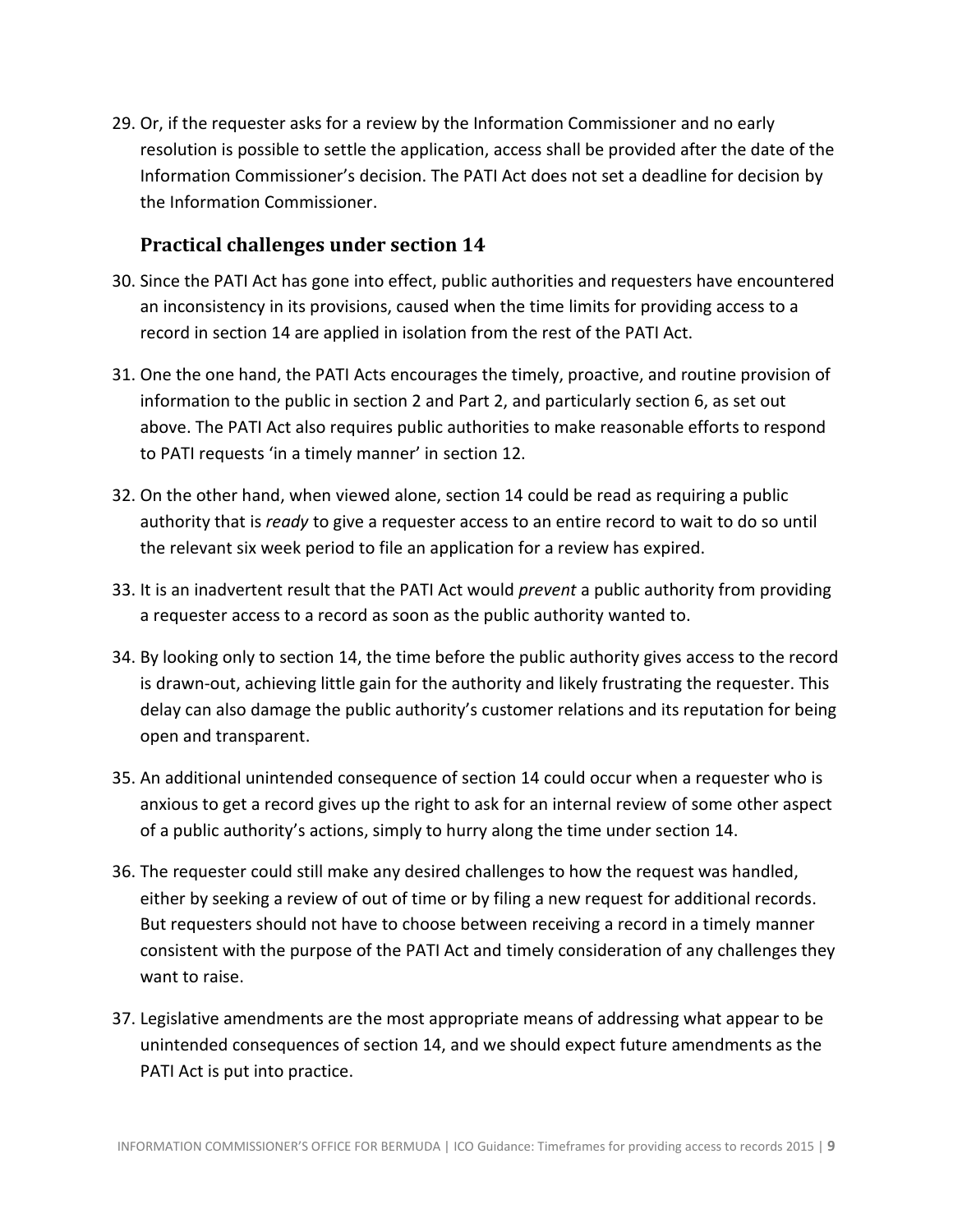- 38. In the interim, and consistent with the purposes of the PATI Act and the Information Commissioner's mandate in section 10, this Guidance encourages public authorities to consider section 14 along with Part 2 and the purposes of the PATI Act, to prevent unnecessary delay of access to records and to make records routinely available even if the time for review is still pending.
- 39. Section 14 set outs the *maximum* time allowed for compliance for providing access to a record requested under the PATI Act. Part 2 of the PATI Act allows public authorities to take a more proactive, efficient, and effective approach to providing information to the public by making records routinely available and accessible to the public before the expiration of the section 14 deadlines, in appropriate circumstances.

# <span id="page-9-0"></span>Part 2 of the PATI Act: making a record routinely available

40. Part 2 of the PATI Act allows the public authority to make a record routinely available when the public authority is first presented with a request for a record, or is in some stage of processing a PATI request.

### <span id="page-9-1"></span>**Full record is routinely available when a 'PATI request' is received**

41. When the public authority first receives a 'PATI request' for a record, the initial question it should ask is whether the requested information is, or can be made, routinely available under section 6. If so, a PATI request is unnecessary to access the record in the first place.

#### **Note**:

When multiple records are part of a single PATI request, the public authority may decide that some of the records are routinely available and others need to be accessed through a PATI request.

- 42. The Information Commissioner recommends this approach regardless of the written form of the request. So, even if someone submits the public authority's 'official' PATI request form, the public authority should first ask itself if a PATI request is necessary to access the record(s).
- 43. The PATI Act itself and the Information Commissioner encourage proactively providing information to the public without the necessity of a PATI request.
- 44. The public authority should make the record available promptly and in a routine manner.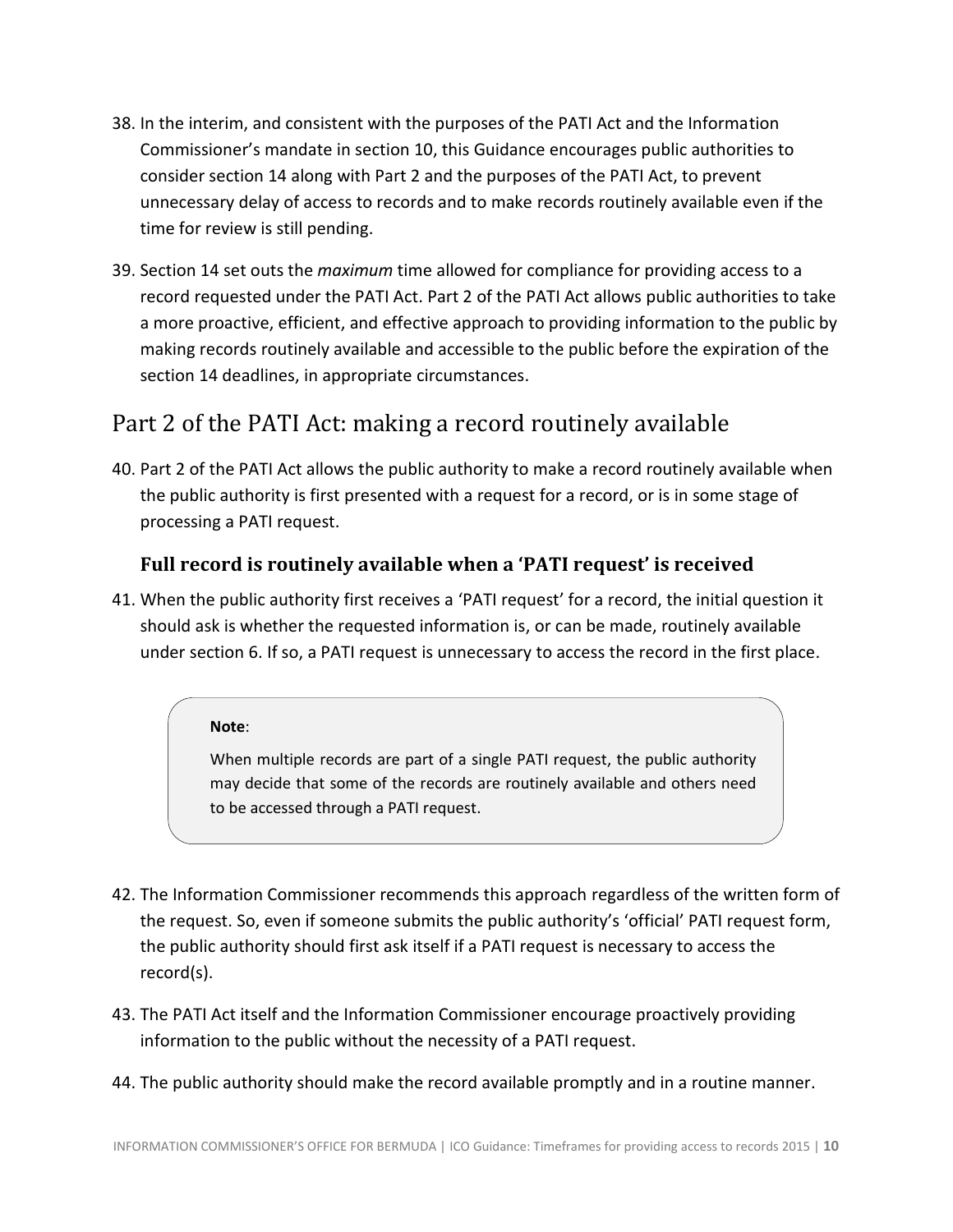#### <span id="page-10-0"></span>**Full record becomes routinely available while a PATI request is pending**

- 45. Alternatively, the public authority may decide for a number of reasons that the request needs to be treated as a PATI request under Part 3. But at some point during the initial decision or internal review, the public authority may realise that the entire record can be made routinely available under Part 2.
- 46. As described above, section 14, applied alone, will unnecessarily delay access to a record that otherwise could now be made routinely available. The PATI Act does not require the public authority to hold onto a record simply to allow the statutory deadline in section 14 to run out.
- 47. In such instances, the public authority can proactively make a record routinely available consistent with section 6 and Part 2, and outside the context of the PATI request. Nothing in the PATI Act precludes the public authority from making records routinely available that are the subject of a PATI request.
- 48. For example, the public authority may realise that it can make the record routinely available a week after it receives a PATI request. It contacts the requester and makes the necessary logistical arrangements for making the record available. The time period could be:

Time for decision to make record available 1 week (7 days) Time for making record routinely available 3 days

**Total time before access to record 10 days**

49. The PATI Act accommodates this approach in section 16, by allowing for refusals of PATI requests on administrative grounds. After the public authority has made the record routinely available, the information will then be in the public domain or may be reasonably accessible to the public. Once this occurs, the public authority may turn to the PATI request and refuse the request on administrative grounds under section  $16(1)(f)$ .

#### **Note**:

The public authority must first make the record routinely available to the requester and then make an administrative denial before the six week deadline expires for a decision on the PATI request.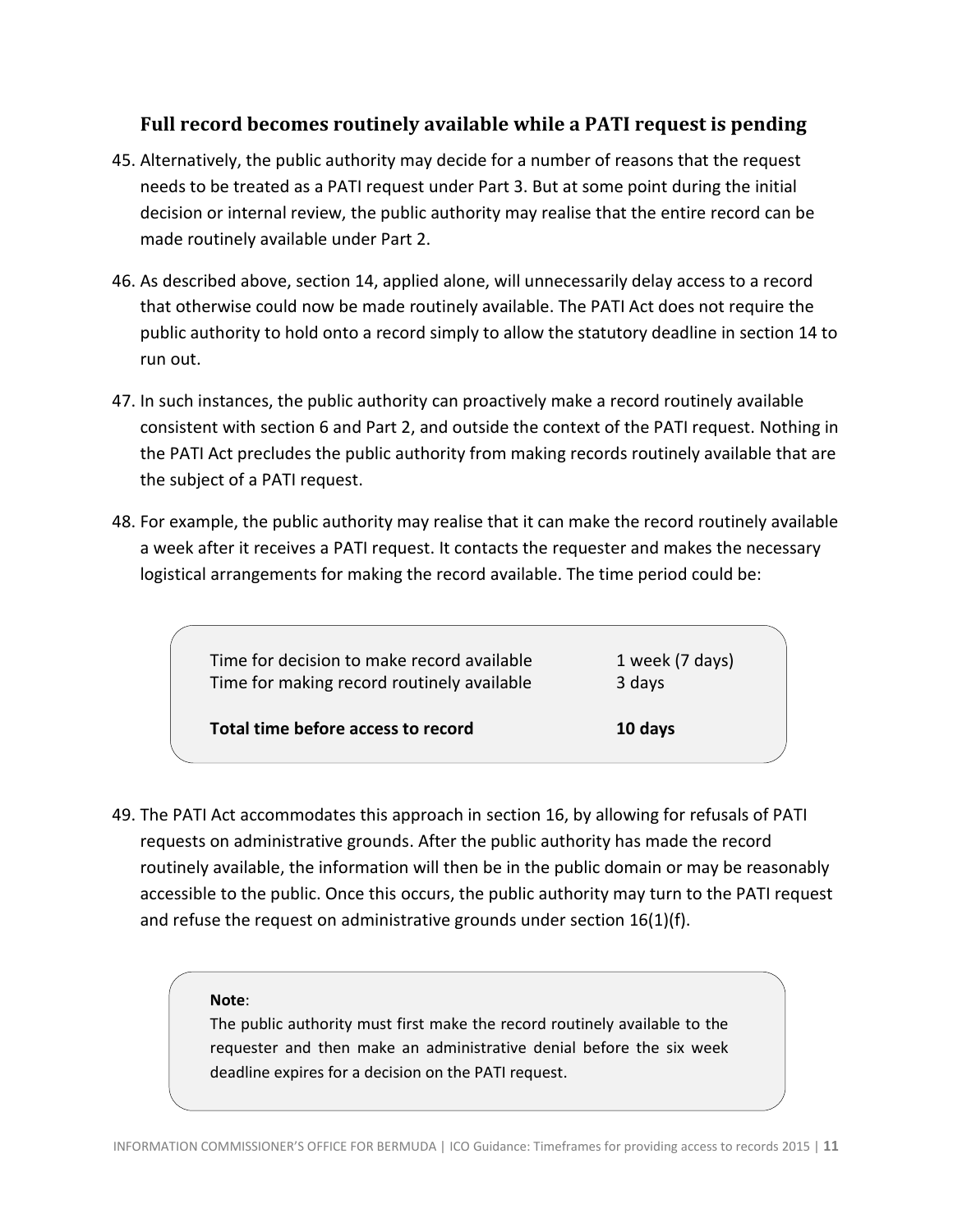50. Even if the entire record is made routinely available to the requester, the public authority should continue to process the actual PATI request for several reasons. For example, the requester may want to ask for review of other aspects of the public authority's actions, such as the search process or fees charged. A denial on administrative grounds safeguards the requester's right to seek this review.

## <span id="page-11-0"></span>**Part of the record becomes routinely available while the PATI request is pending**

- 51. The public authority may decide that only some of the information in the record is exempt and that it is willing to make the record routinely available with the exempt information removed (a 'redacted record'). In most situations, the public authority will prefer to process this request *only* as a PATI request under Part 3 and will not choose to simultaneously make the redacted record routinely available under Part 2.
- 52. In some situations, however, the public authority, may wish to make a redacted record routinely available and avoid further delay in providing a requester access. For example, a 10-page record may only contain one exempt paragraph. The public authority may be ready and willing to black out that paragraph and provide access to the remainder of the 10-page record to the requester as a routinely available record consistent with Part 2 and Section 6.

#### **Note**:

When any redacted record is involved, the PATI request must continue to be processed to allow the requester an opportunity to challenge the redaction and seek review of the public authority's decisions.

This includes the right to an independent review by the Information Commissioner of the public authority's use of the exemption.

## <span id="page-11-1"></span>More information

- 53. This Guidance has been developed based upon the PATI Act and current PATI Regulations, understood in the context of best practices and guidances from other Commonwealth countries with access to public information laws.
- 54. We do not have any decisions yet from the Information Commissioner or Bermuda Courts to drawn upon. So our Guidances may use examples of legal judgments from the UK or